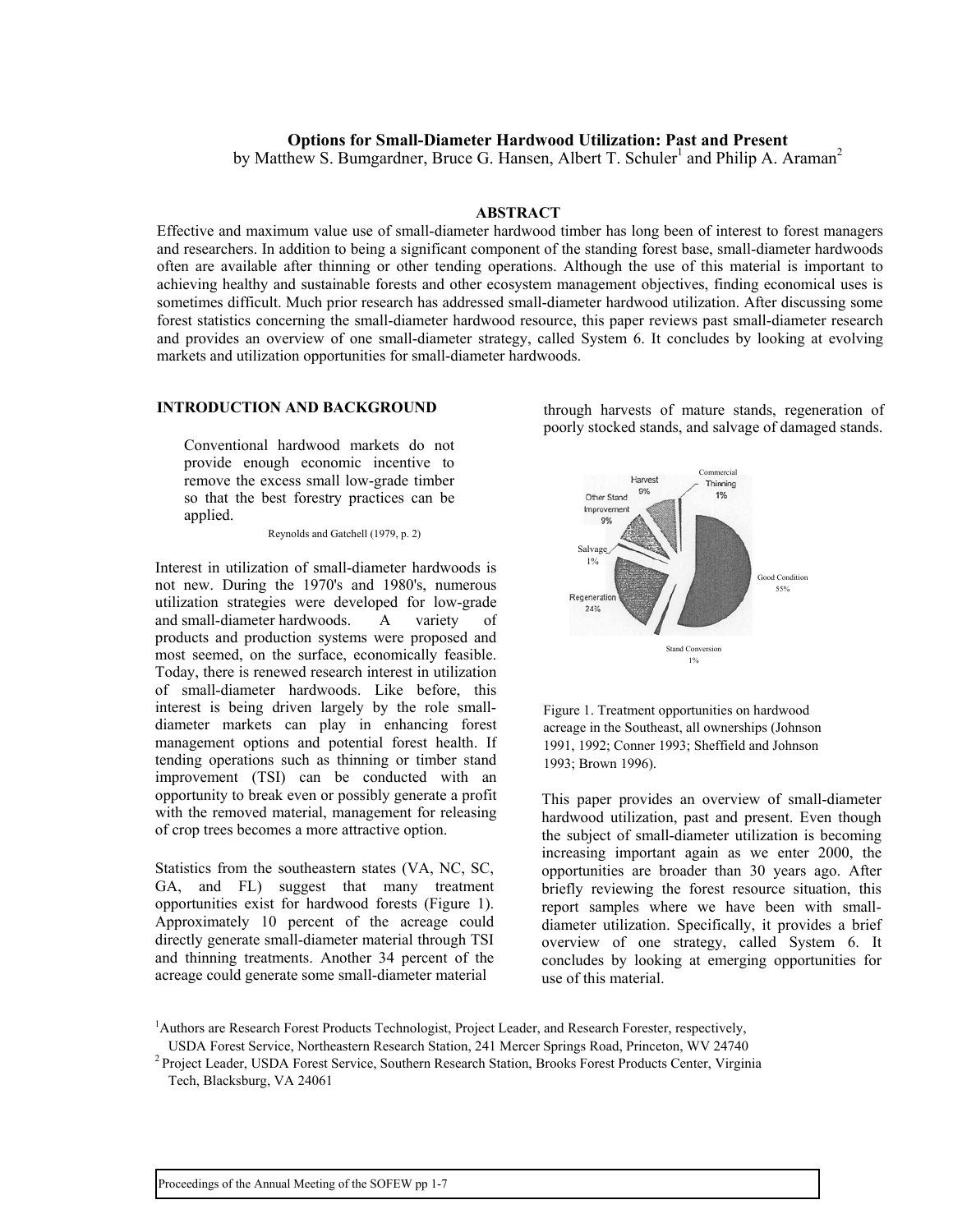#### **THE SMALL-DIAMETER HARDWOOD RESOURCE**

The USDA Forest Service defines hardwood sawtimber trees as being at least 11.0 inches d.b.h and containing at least one 12-foot sawlog or two noncontiguous 8-foot logs. Correspondingly, any tree with a d.b.h. between 5.0 and 11.0 inches is defined as poletimber, and is the resource of interest when discussing small-diameter hardwoods. Figure 2 shows that, across the major hardwood regions of the United States, hardwoods under 11 inches d.b.h. constitute 32 to 42 percent of growing stock volume and 93 to 95 percent of the total number of growingstock trees.



Figure 2. Hardwood growing stock under 11 inches d.b.h. by region (USDA For. Servo 1983-98).

In the Northeast, soft maple and "other" hardwoods are abundant in the smaller diameter classes while reef oak becomes increasingly important in the larger diameter classes (Figure 3). Other than cherry, much of the "other" hardwoods are nonselect species. This situation may reflect successional dynamics or the fact that red oak is not regenerating sufficiently to remain the dominant component of the hardwood resource. The point is that when we discuss smalldiameter hardwoods, we are talking about soft maple and other nonselect hardwoods, and to a lesser extent select hardwoods, which affects utilization options.

#### **WHERE WE'VE BEEN**

A representative sampling of the thinking on smalldiameter utilization in the 1970's is found in the proceedings from a Symposium entitled *Utilization of Low-Grade Southern Hardwoods* (Stumbo 1981). Product ideas included composite products such as hardboard, waferboard, com-ply, and I-beams (9 projects), pallets and pallet parts (5 projects), wood furniture and dimension parts (3 projects), and structural lumber from species such as yellow-poplar, sweetgum, and soft maple (2 projects).

Return on Sales (ROS) and Return on Investment (ROI) were common measures of economic feasibility used for the projects. Across 17 projects, the average ROS was 28.7 percent and the average ROI was 36.3 percent (Stumbo 1981). Assuming a 2- to 3-year payback period, these projects were in the realm of possibility.



Figure 3. Growing stock volume in the Northeast, by species and diameter class (USDA For. Servo 198398).

Despite the apparent economic feasibility of many of these projects, widespread adoption to date has been generally limited. There are exceptions, such as the production of pallet parts directly from short, lowgrade logs (e.g., Reynolds and Gatchell 1970), where mills can process 20 to 30 MBF per day by livesawing or using Scragg-mill technology. A useful case is System 6, a system designed to add value to lowgrade, small-diameter logs by generating dimension parts for furniture and cabinets in addition to traditional lower value products such as pallet parts and pulp chips.

#### **System 6 Basics**

System 6 was developed in the late 1970's and promoted as a "new marketing approach" with new technologies for production of furniture and cabinet parts from small-diameter hardwoods like oak and cherry (e.g., Reynolds and Gatchell 1979, 1982; Reynolds et al. 1983). System 6 sought to change marketing at each point in the distribution chain nom hardwood stumpage to the dimension mill where furniture parts are produced. Three key trading points affected by System 6 included:

- 1. the "Logs" trading point (involving the logger)
- 2. the "Lumber" trading point (involving the sawmiller)
- 3. the "Stock" trading point (involving the dimension mill operator).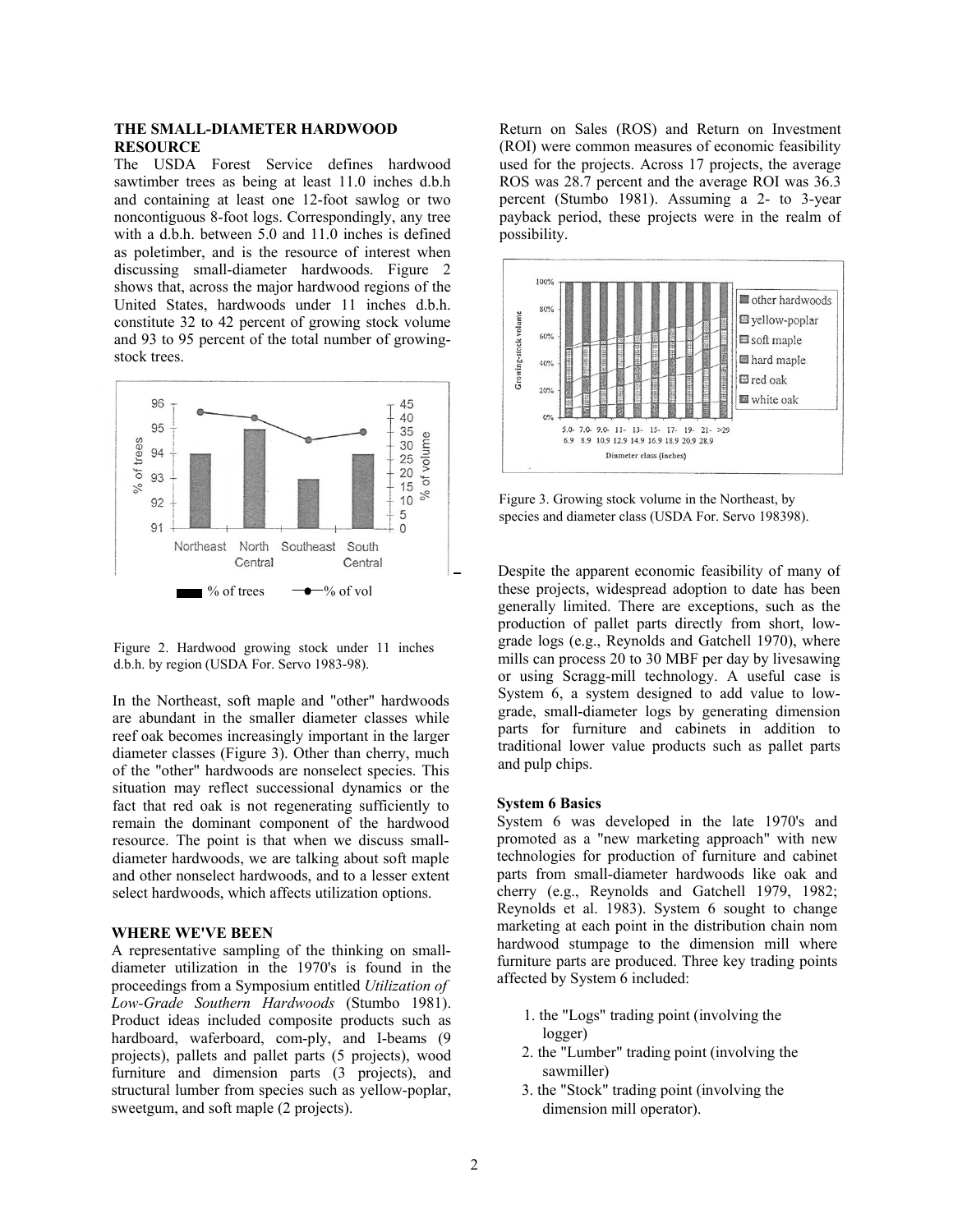*The Logs Trading Point* - With System 6, smalldiameter logs (7.5 to 12.5 inches d.b.h.) are bucked to 6-foot lengths of sound and solid quality (sound defects without limit). In addition to making bucking decisions, the logger was to sort the 6-foot logs into System 6 logs, pallet logs, and pulp logs. The System 6 bolts would then be sold to sawmills equipped with Scragg-type sawing technology.

*The Lumber Trading Point* - An important impetus for System 6 was the difficulty of making a profit sawing small factory grade 3 logs to lumber, since less than 20 percent of the lumber produced is No.1 Common and Better. Thus, System 6 called for the sawmiller to convert logs into 2-sided cants instead of lumber. These cants then became the material sold to the dimension manufacturer (as opposed to lumber). Since there was no need to grade and sort lumber, the System 6 cants could be sold by the sawmiller at a lower price than lumber. Although it was relatively simple for the sawmiller to produce the System 6 cants (there were only two thickness options when sawing), the key was to locate a dimension manufacturer that would purchase cants.

*The Stock Trading Point* - It was the responsibility of the dimension manufacturer to convert System 6 cants to edge-glued panels. First, the cants were resawn (in one pass) to boards and immediately stacked for drying. Once dried, the boards were cut up; each board had to have at least one 1.5 - by 15inch clear cutting. It was estimated that one-half to two-thirds of the boards produced would fall below 3A Common grade. The key points for the dimension manufacturer were focusing on throughput since they were processing low-quality material and retrieving even the smallest amounts of clear material from the boards.

The clear material was glued into standard-size panels for use as furniture and cabinet components. The estimated yield of rough panels from the cants was 30 percent. Due to the low quality of the material and the high concentration of juvenile wood, product-quality issues such as glue lines, color matching, and warping were of concern to dimension manufacturers.

#### **Adoption of Innovations**

System 6 was an inventive and a technically feasible strategy for hardwood utilization that addressed an important issue of its time. Its basic premise, that most low-grade hardwood material contains small portions of clear wood that can be extracted and used in high value products, was an important early contribution to small-diameter utilization research and is still being

studied today (e.g., Serrano and Cassens 2000). However, System 6 was not adopted on a large-scale basis. As we will argue, economic conditions and new technologies have brought improved markets for small-diameter hardwoods that were not prevalent 20 to 30 years ago. Another consideration is the literature on adoption of innovations as it applies to System 6. According to Rogers (1995), there are five attributes of successful innovations: relative advantage, compatibility, complexity, trialability, and observability.

*Relative Advantage and Compatibility* - Relative advantage is the degree to which an innovation is better than its predecessor. This was seemingly true for System 6, which proposed a new way to manufacture value-added products from an abundant, low-grade resource, and a new dimension product in standard-size, edge-glued panels (Araman et al. 1982). But the ultimate measure of relative advantage is the extent of adoption, so what was wrong?

Compatibility is the degree to which an innovation is consistent with the adopter's needs. System 6, which proposed sawmill production of cants, was not compatible with traditiol1al production of standard lumber. For the dimension mill, which was accustomed to receiving lumber and processing it into parts, System 6 also was a different way of doing things, in terms of both input and output. At all points in the distribution chain, System 6 introduced a degree of risk absent before, e.g. the loss of marketing flexibility when selling a specific product like dimension parts, as opposed to standard lumber which can be sold to a variety of producers (Smith et al. 1996).

*Complexity* - Complexity is the degree to which an innovation is perceived as difficult to use. It seems a fundamental problem with System 6 was one of complexity. There were too many new responsibilities for too many players. An entirely new marketing system needed to be put in place, simultaneously, for all channel members. While System 6 products could be made from a technical standpoint, there were apparently too many marketing considerations that inhibited its adoption.

*Trialability and Observability* - Trialabillty and observability concern the extent to which an innovation can be tested. With System 6, there was substantial trialability on the part of researchers (over 22 publications). Also, the research was varied with respect to the species studied, including red oak, white oak, and black cherry. Furniture was built by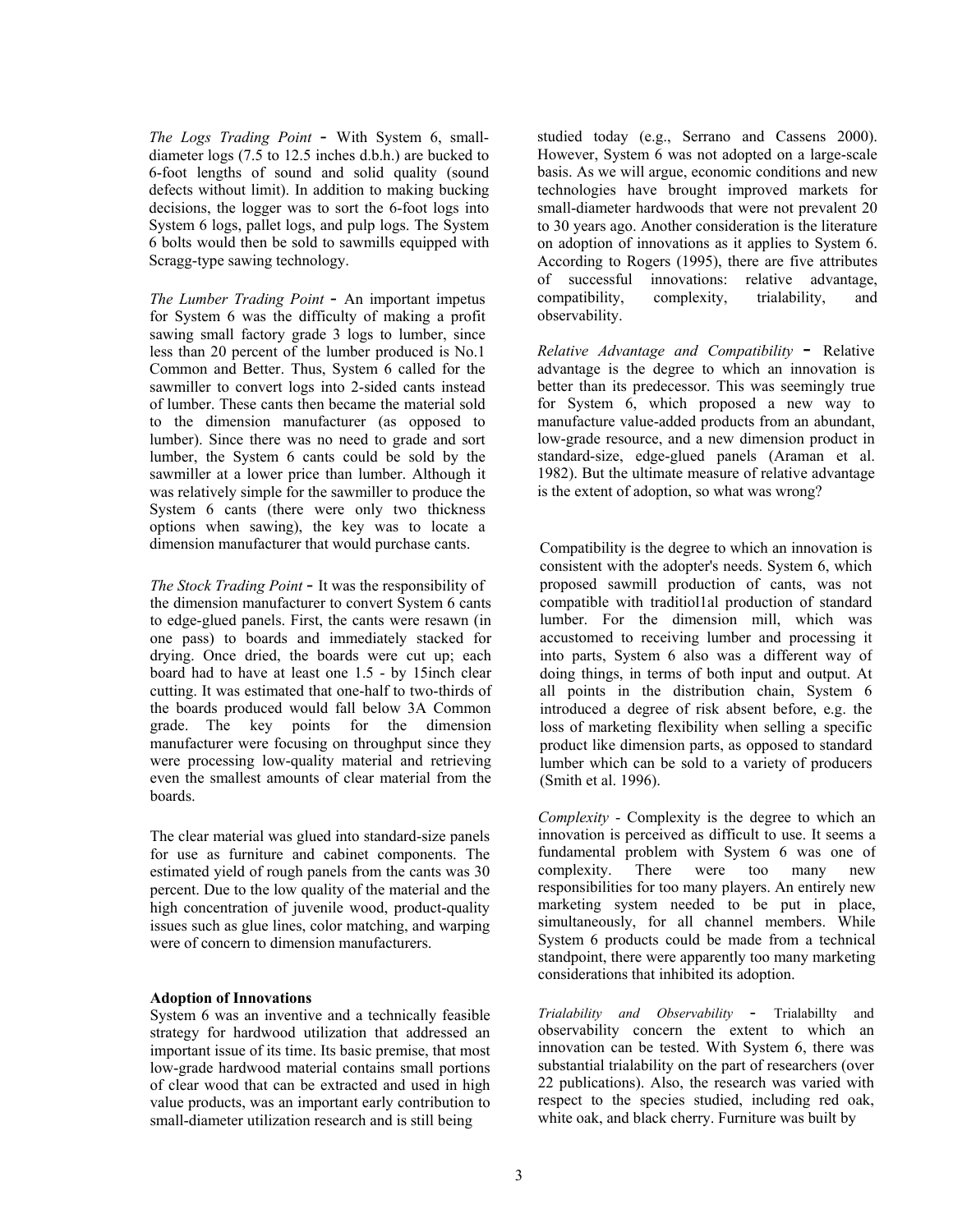manufacturers from the edge-glued panels produced in the pilot tests. But for individual mills, the need for new production and marketing systems made it too difficult to conduct trials and observe results on a meaningful scale. Table 1. Use of hardwood roundwood in engineered

#### **Modified System 6 Adoption**

It should be noted that portions of System 6 have been adopted in modified forms, largely through reducing the complexity of the original system. In some cases, the same company purchases the smalldiameter logs, uses System 6 processing, and sells cut-to-size blanks. What the customer does not see are the steps that the framers of System 6 envisioned being taken by different companies. Other modifications that have resulted are the use of log lengths other than 6 feet and the production of higher grade molding stock with the use of finger jointing.

## **WHERE WE ARE NOW<br>
Engineered Wood Products**

Engineered wood products (EWP) such as oriented strand board (OSB) are an emerging market for smalldiameter hardwoods. We estimate that OSB accounted for approximately 10 percent (or 480 million cubic feet) of the industrial hardwood roundwood used domestically in 1999. This represents an 84 percent increase from 1990. Timber Product Output (TPO) data suggests that composites accounted for approximately 6 percent of the hardwood round wood used in the United States in the early- to mid-1990s (USDA Forest Service 1996). However, we know of several EWP companies in the Northeast that use large quantities of hardwoods that were either not in operation when the most recent TPO canvasses were conducted, or were grouped into other product categories. In West Virginia, for example, Georgia-Pacific and Weyerhaeuser began operating OSB mills in the mid-1990's and Trus Joist Macmillan began operating a yellow-poplar L VL mill around the same time. Figure 4 shows that hardwoods account for a substantial portion of the roundwood used in EWP in



Figure 4. Roundwood use in engineered wood products, 1996 (USDA For. Serv. 1996).

all regions. Table 1 shows that, in the South, hardwood use in EWP has been increasing.

|              |        | Quantity | $\frac{0}{0}$ | % of total |
|--------------|--------|----------|---------------|------------|
|              |        | used in  | change        | hardwood   |
| <b>State</b> | Period | 1995     | over          | used in    |
|              |        | (MCF)    | period        | 1995       |
| Florida      | 89-95  | 3,012    | 288           | 6.0        |
| S.Carolina   | 94-95  | 70       | 89            | 0.1        |
| Georgia      | 89-95  | 10,343   | 50            | 4.0        |
| Virginia     | 89-95  | 11,373   | 32            | 5.0        |
| Mississippi  | 76-95  | 10,603   | "0" in 76     | 3.0        |
| Tennessee    | 89-95  | 548      | "0" in 89     | 0.3        |
| Arkansas     | 87-96  | 187      | "0" in 87     | 0.1        |
| N.Carolina   | 90-95  | 12,959   | $-26$         | 5.0        |
| average      | 88-95  | 6,137    | 86.6%         | 2.9%       |

wood products in the South (Johnson and Stratton 1998).

Of interest are the species being used in EWP (Table 2). As expected, aspen dominates in the North Central states. In the Northeast, soft maple is used the most, and seems an ideal candidate for increased use in EWP (it is the only species listed in all three regions). It is somewhat surprising that species such as hard maple and select red oaks are listed in the Northeast. This might reflect merchandising activities that send tops from sawlogs to EWP mills. In the South, lowdensity species like yellow-poplar and sweetgum are common, but there is also a substantial oak component.

#### **Why the Growth in EWP?**

Much of the growth in EWP hardwood consumption can be explained by the adoption framework. previously discussed (Rogers 1995). For example, there are advantages for EWP in terms of relative advantage, compatibility, and complexity. With EWP, lower value resources are going to lower value products (as opposed to dimension, furniture, etc.); there is little need for special handling or manufacturing. With respect to compatibility, the technology for EWP (e.g., flaking, adhesives) emerged in regions where EWP have been important for a number of years (i.e., North Central) and has spread to other regions. Finally, the marketing and distribution systems for EWP already were in place, so there was little need to develop channels to handle entirely new intermediate and final products. EWP often have been direct substitutes for the materials they have replaced (e.g., OSB for plywood).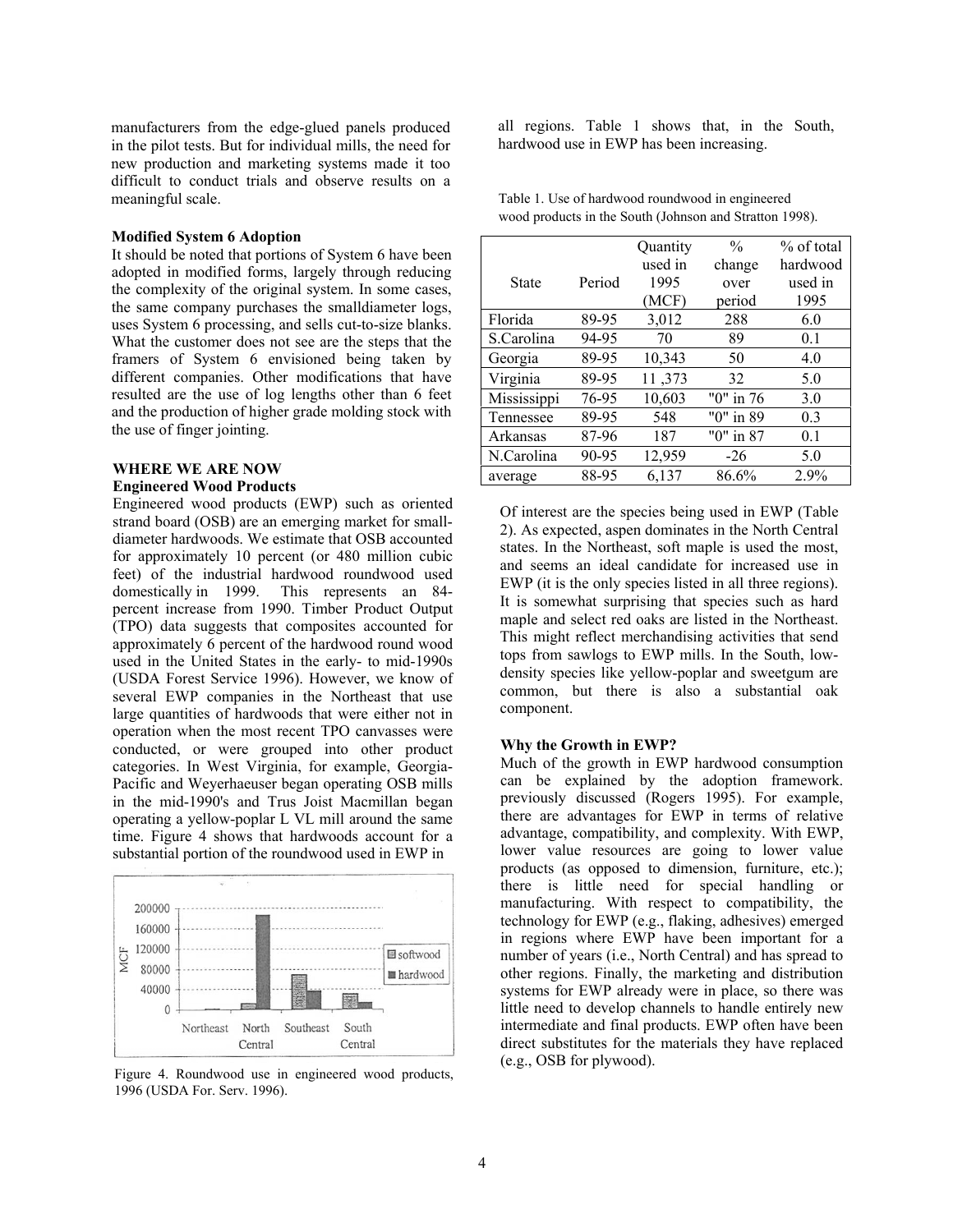|  |  | Table 2. Top five hardwood species used in EWP, by |  |  |  |
|--|--|----------------------------------------------------|--|--|--|
|  |  | region (USDA For. Serv. 1996).                     |  |  |  |

| Region        | Hardwood<br>species | % of total EWP<br>roundwood<br>(softwood and<br>hardwood) |
|---------------|---------------------|-----------------------------------------------------------|
| Northeast     | soft maple          | 17                                                        |
|               | hard maple          | 16                                                        |
|               | sel, red oaks       | 15                                                        |
|               | beech               | 13                                                        |
|               | ash                 | 9                                                         |
| North Central | aspen               | 86                                                        |
|               | birch               | 4                                                         |
|               | soft maple          | 3                                                         |
|               | hard maple          |                                                           |
|               | basswood            |                                                           |
| South         | oth, red oaks       | 8                                                         |
|               | yellow-poplar       | 4                                                         |
|               | sweetgum            | 4                                                         |
|               | sel. white oak      | 4                                                         |
|               | soft maple          | 2                                                         |

Perhaps the most important reason for the growth of EWP like OSB is the economics associated with timber supply and cost. OSB is replacing longstanding products like southern pine plywood because of the associated cost savings of using relatively abundant, inexpensive, low-quality hardwoods such as aspen. While much of the OSB production originated in the North Central region, it has spread to the South and Northeast where lowdensity hardwoods are abundant. For example, in the mid-1980s, OSB mills in Minnesota alone accounted for 25 percent of OSB production in the United States. Today, that figure has dropped to about 10 percent even though Minnesota's production has increased (Krantz 1999). Sinclair  $(1992, p.129)$  has stated the situation well: "... in most cases these [OSB] technologies were available long before they were used to make panels commercially. The driving force behind the implementation. . . has been timber supply and cost."

#### **Other Hardwood Markets**

It is important to note what is happening in other major hardwood sectors, such as pulp and lumber. Hardwood pulpwood prices are increasing faster than softwood pulpwood prices in the South (10 and 6 percent, respectively), as shown in Figure 5. Table 3 shows that use of hardwoods in pulp has increased dramatically in the South due to many reasons with availability being a key. This has helped hardwood pulpwood prices climb and reduced their cost advantage over softwoods. While this news can be good for forest-land owners seeking markets for small-diameter material, it also suggests that new

pressures are being placed on the smaller diameter hardwood resource in some locations.



Figure 5. Average annual rate of price increase for softwood pulpwood (light line) and hardwood pulpwood (dark line) in the South (Timber Mart-South 1989-99).

Table 3. Trends in roundwood pulpwood production in the South, 1976-1995 (Johnson and Stratton 1998)

|                | Roundwood  | Roundwood  | . Change |
|----------------|------------|------------|----------|
| <b>Species</b> | to pulp -  | to pulp -  | over     |
| group          | 1976 (MCF) | 1995 (MCF) | period   |
| Softwood       | 1,975,276  | 2,399,152  | 21.5%    |
| Hardwood       | 726,450    | 1,494,829  | 105.8%   |

Prices for lower grade hardwood lumber have also been increasing. Table 4 shows that the price of lower grade hardwood lumber increased at a faster rate than the price for higher grades for many species during the 1990s. This suggests that markets for low grade lumber have improved. This might be explained in part by the spread of optimization equipment, strong growth in lower-value product markets (e.g., hardwood flooring), and growing popularity of lower value species (e.g., hickory used in cabinets). We estimate that 60 percent of hardwood sawmill output is now No.2 Common or lower in grade.

Table 4. Average annual rate of price increase for 1990- 99, by species and lumber grade, 4/4", Appal. Region (Hardwood Market Report 1990-99).

|            | No.1           | No.2   | No. 3A |
|------------|----------------|--------|--------|
|            | Species Common | Common | Common |
| Cherry     | 5%             | 8%     | 4%     |
| Red oak    | 4%             | $7\%$  | 8%     |
| White oak  | 3%             | 5%     | 6%     |
| Hard maple | 8%             | $7\%$  | 6%     |
| Soft maple | 5%             | 5%     |        |
| Y. Poplar  | 4%             | $4\%$  |        |
| Hickory    | $7\%$          | 7%     |        |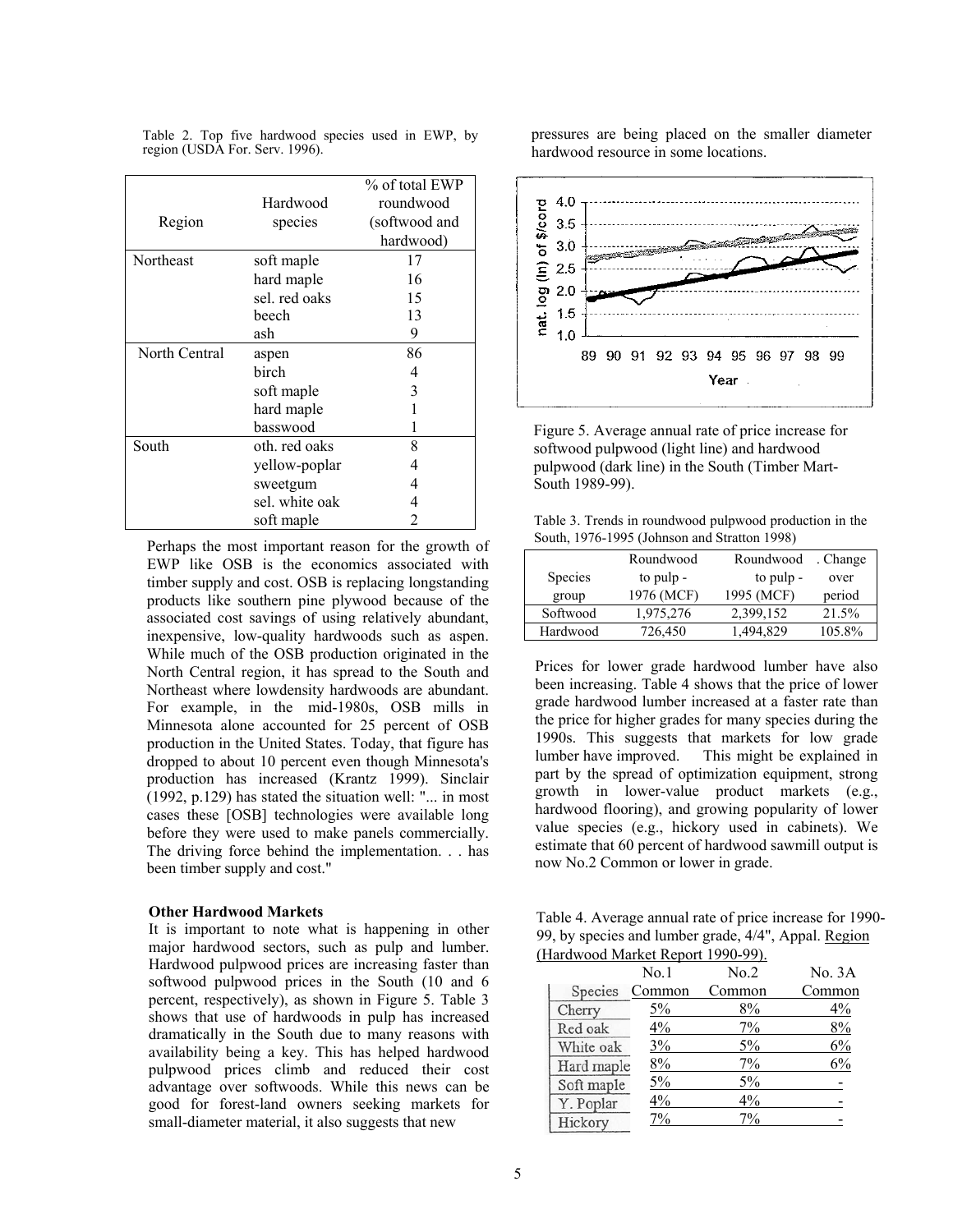#### **SUMMARY**

The use of hardwoods in EWP is increasing and, where EWP mills are available, can offer markets for small-diameter" hardwoods and non-sawlog portions of sawlog trees. Such opportunities can help make intermediate silvicultural treatments more financially attractive. Additional research is needed to better understand the impact of EWP on the hardwood resource in the East, where they are becoming a major component of many species' utilization.

Other promising research areas for utilization of small-diameter hardwoods include green dimension (Lin et al. 1995; Bratkovich et al. 2000) and curve sawing of hardwood logs and lumber. Research into "value-added" processing of small-diameter hardwoods similar to the concepts of System 6 also continues. Also, there may be regional opportunities for specialty products such as rustic rail fencing, which accounts for about 20 manufacturers in West Virginia alone (West Virginia Bur. of Commer. 1997).

#### **LITERATURE CITED**

Araman, PA, C.J. Gatchell, and H.W. Reynolds. 1982. Meeting the solid wood needs of the furniture and cabinet industries: Standard-size hardwood blanks. Res. Pap. NE-494. Broomall, PA: U.S. Department of. Agriculture, Forest Service, Northeastern Forest Experiment Station. 27 p.

Bratkovich, S.M., J.S. Gephart, P. Peterson, and R.H. Bartz. 2000. Green dimensioning below-grade red oak logs: a Mirmesota case study. Forest Products Journal. 50(2):65-68. Reynolds, H.W., and *C.J.* Gatchell. 1982. New

Brown, M.J. 1996. Forest statistics for Florida, 1995. Resour. Bull. SRS-6. Asheville, NC: U.S." Department of Agriculture, Forest Service, Southern Research Station. 48 p.

Conner, R.C. 1993. Forest statistics for South Carolina, 1993. Resour. Bull. SE-141. Asheville, NC: U.S. Department of AgricultUre, Forest Service, Southeastern Forest Experiment Station. 52 p.

Hardwood Market Report. 1990-1999. Hardwood Market Report, Memphis, TN. Rogers, E.M. 1995. Diffusion of innovations. 4th ed. New

Johnson, T.G. 1991. Forest statistics for North Carolina, 1990. Resour. Bull. SE-120. Asheville, NC: U.s. Department of Agriculture, Forest Service, Southeastern Forest Experiment Station. 63 p.

Johnson, T.G. 1992. Forest statistics for Virginia, 1992. Resour. Bull. SE-131. Asheville, NC: U.s. Department of Agriculture, Forest Service, Southeastern Forest Experiment Station. 66 p.

Johnson, T.G. and D.P. Stratton. 1998. Historical trends of timber product output in the South. Resour. Bull. SRS-33. Asheville, NC: U.S. Department of Agriculture, Forest Service, Southern Research Station. 56 p.

Krantz, J. 1999. Oriented strandboard/structural board production in Minnesota. The Market Place. Minnesota Department of Natural Resources, Forestry. Spring:1-2.

Lin, W., D.E. Kline, P.A. Araman, and J.K. Wiedenbeck. 1995. Producing hardwood dimension directly from logs: an economic feasibility study. Forest Products Journal. 45(6):38-46.

Reynolds, H.W., and *C.J.* Gatchell. 1970. The SHOLO mill: Make pallet parts and pulp chips from low-grade hardwoods. Res. Pap. NE-180. Upper Darby, PA: U.S. Department of Agriculture, Forest Service, Northeastern Forest Experiment Station. 16 p.

Reynolds, H.W., and C.J. Gatchell. 1979. Marketing low-grade hardwoods for furniture stock-a new approach. Res. Pap. NE-444. Broomall, P A: U.S. Department of Agriculture, Forest Service, Northeastern Forest Experiment Station. 7 p.

technology for low-grade hardwood utilization: System 6. Res. Pap. NE-504. Broomall, P A: U.S. Department of Agriculture, Forest Service, Northeastern Forest Experiment Station. 8 p.

Reynolds, H.W., P.A. Araman, *C.J.* Gatchell, and RG. Hansen. 1983. System 6 used to make kitchen cabinet C2F blanks from small-diameter, low-grade red oak. Res. Pap. NE-525. Broomall, P A: U.S. Department of Agriculture, Forest Service, Northeastern Forest Experiment Station. 11 p.

York: The Free Press. 519 p.

Serrano, J.R., and D. Cassens. 2000. Pallet and component parts from small-diameter red oak bolts. Forest Products Journal. 50(3):67-73.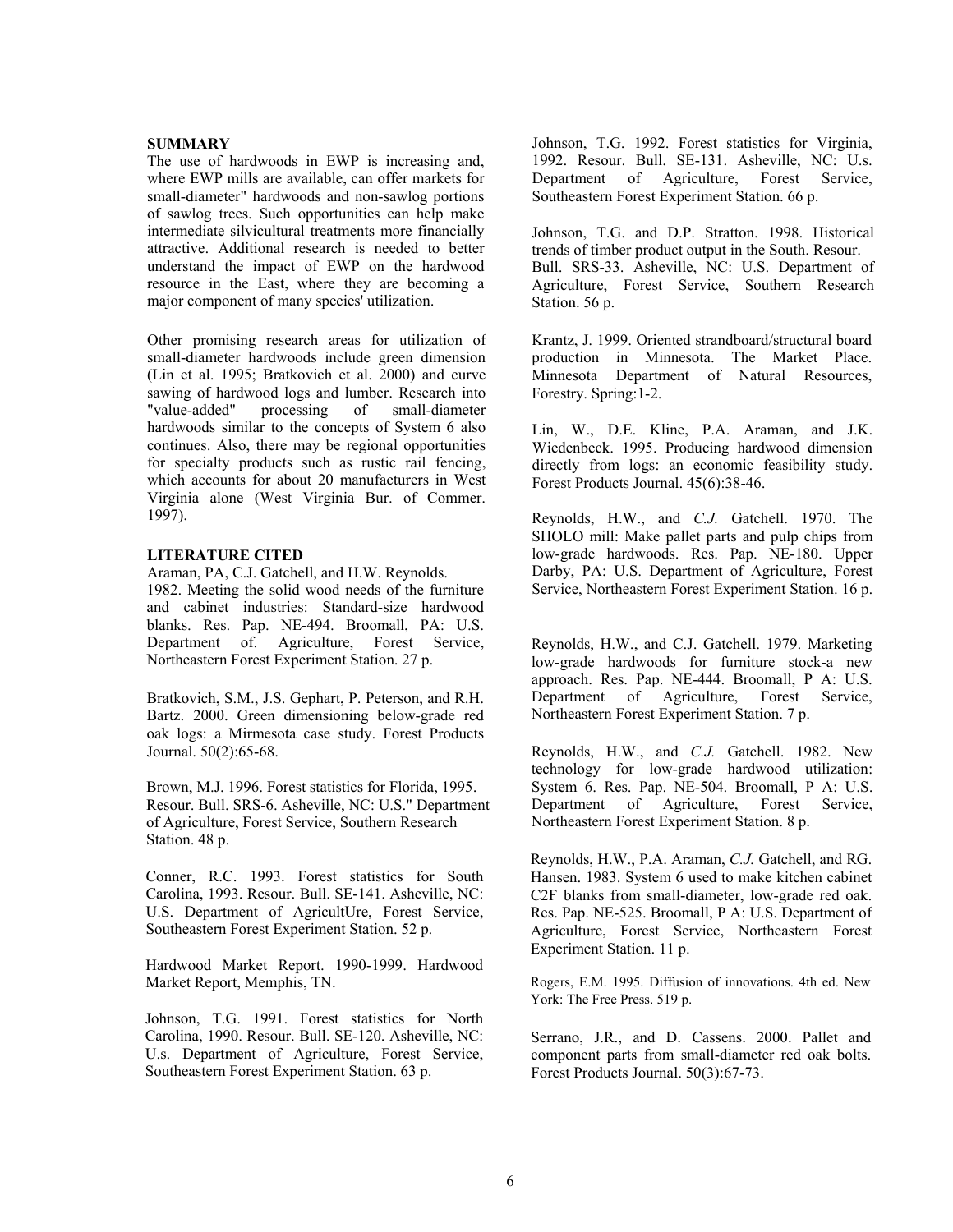Stumbo, D.A., ed. 1981. Utilization of low-grade southern hardwoods: feasibility studies of36 enterprises. Proceedings of a symposium, October 1980, Nashville, TN. Madison, WI: Forest Products Research Society. 289 p.

Sheffield, KM.,and T.G. Johnson. 1993. Georgia's forests, 1989. Resour. Bull. SE-133. Asheville, NC: U.S. Department of Agriculture, Forest Service, Southeastern Forest Experiment Station. 97 p.

Sinclair, S.A. 1992. Forest products marketing. New York: McGraw-Hill. 403 p. West Virginia Bureau of Commerce. 1997. The forest

Smith, W.B., H.O. Canham, J. Harris, E.F. Neuhauser, and A. Smith. 1996. Economic analysis of producing red oak dimension squares with a radiofrequency vacuum dry kiln. Forest Products Journal. 46(3):30-34.

Timber Mart-South. 1989-1999. Timber Mart-South. Athens, GA: University of Georgia.

U.S. Department of Agriculture, Forest Service. 1983- 1998. FIA database retrieval system. http://www.srsfia.usfs.rnsstate.edu. (March 13, 2000).

U.S. Department of Agriculture, Forest Service. 1996. FIA timber product output database retrieval system. http://www.srsfia.rnsstate.edu. (March 1, 2000).

industry of West Virginia. Charleston, WV: West Virginia Bureau of Commerce, Division of Forestry. 74p.